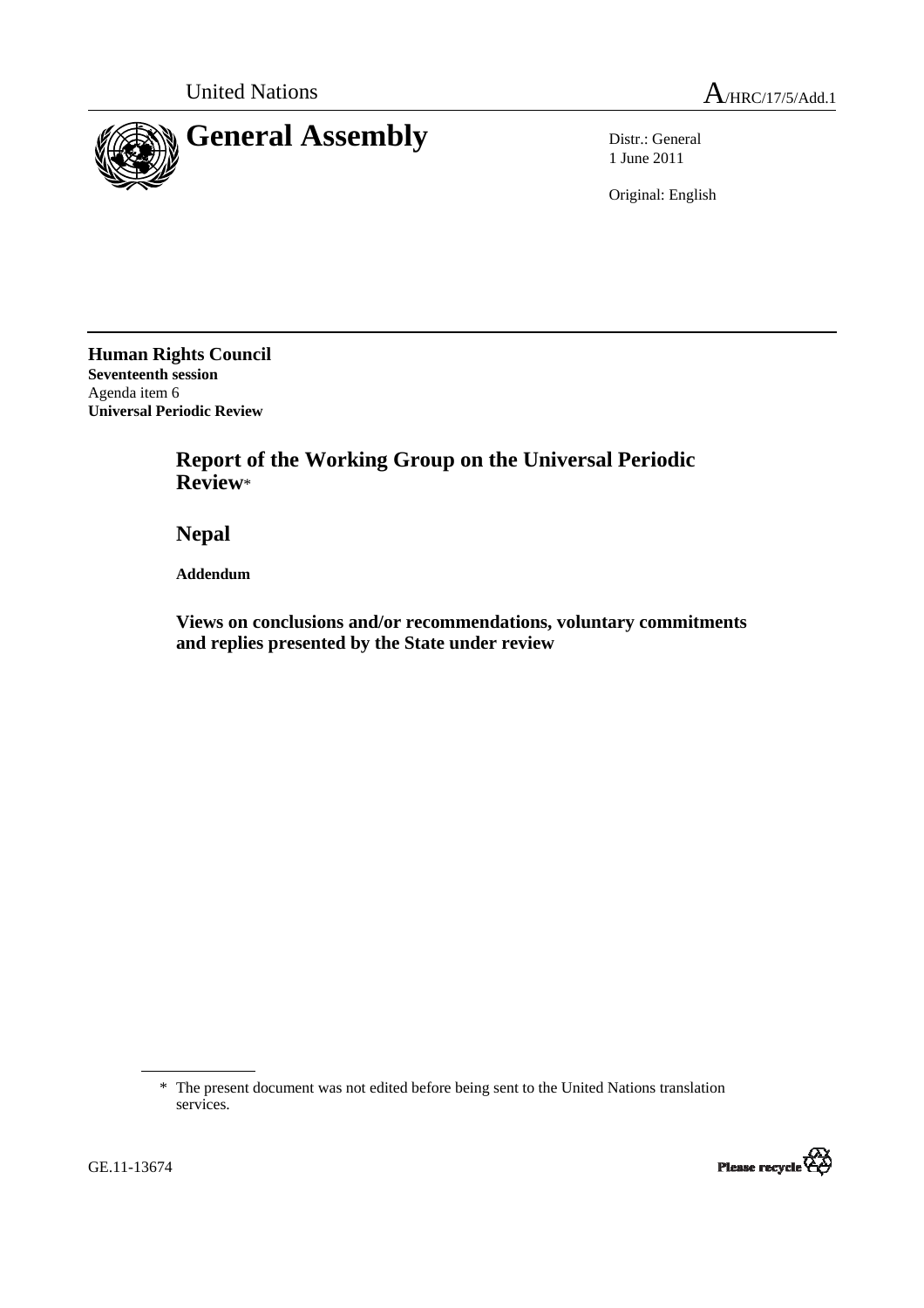## **Responses of the Government of Nepal (GON) to the recommendations contained in the report of the Working Group on the Universal Periodic Review (A/HRC/17/5), Part II, Paragraph 108:**

| Paragraph<br>No. | Recommendations                                                                                                                                                                                                                                                                              | Responses of Nepal                                                                                                                                                                                                                                                                                                                                                                                                                                                                                          |
|------------------|----------------------------------------------------------------------------------------------------------------------------------------------------------------------------------------------------------------------------------------------------------------------------------------------|-------------------------------------------------------------------------------------------------------------------------------------------------------------------------------------------------------------------------------------------------------------------------------------------------------------------------------------------------------------------------------------------------------------------------------------------------------------------------------------------------------------|
| 108.1            | Ratify the Rome Statute (Germany)                                                                                                                                                                                                                                                            | The GON is engaged in developing requisite<br>policy, legal and institutional infrastructures with a<br>view to acceding to the Rome Statute. It has<br>already tabled various Bills before the Legislature-<br>Parliament. These Bills include Penal Code Bill,<br>Sentencing Legislation Bill, Criminal Procedure<br>Code Bill, Extradition Bill and Mutual legal<br>Assistance Bill.                                                                                                                     |
|                  |                                                                                                                                                                                                                                                                                              | The GON believes that upon the passage of these<br>Bills and adequate capacity building, basic<br>infrastructures will be in place to enable it to<br>accede to the Rome Statute in due course of time.                                                                                                                                                                                                                                                                                                     |
| 108.2            | Enact a Juvenile Justice Law compliant<br>with international standards, to<br>consolidate the legal framework<br>surrounding the protection of the rights<br>of children and to ensure the proper<br>functioning of a juvenile justice system<br>in the country (Maldives)                   | The GON accepts this recommendation.                                                                                                                                                                                                                                                                                                                                                                                                                                                                        |
| 108.3            | Prepare a specific plan to ensure that the<br>Nepal Lands Act will in practice<br>effectively promote equality (Finland)                                                                                                                                                                     | The GON is in the process of reviewing and<br>revising policy measures relating to land. It is the<br>constitutional obligation of the State to ensure<br>progressive political, economic and social<br>transformations in the country, and to pursue a<br>policy of implementing a scientific land reform<br>program by doing away with the feudalistic land<br>ownership. The GON is finalizing a land use<br>policy. Amendment to the Lands Act is under<br>consideration of the Legislature-Parliament. |
| 108.4            | Expedite the endorsement of long<br>awaited child policy legislation,<br>including the Child Rights Act,<br>Education Regulation, Child Protection<br>Policy, and minimum standards for child<br>care homes, and take the necessary steps<br>to ensure their full implementation<br>(Canada) | The GON accepts this recommendation.                                                                                                                                                                                                                                                                                                                                                                                                                                                                        |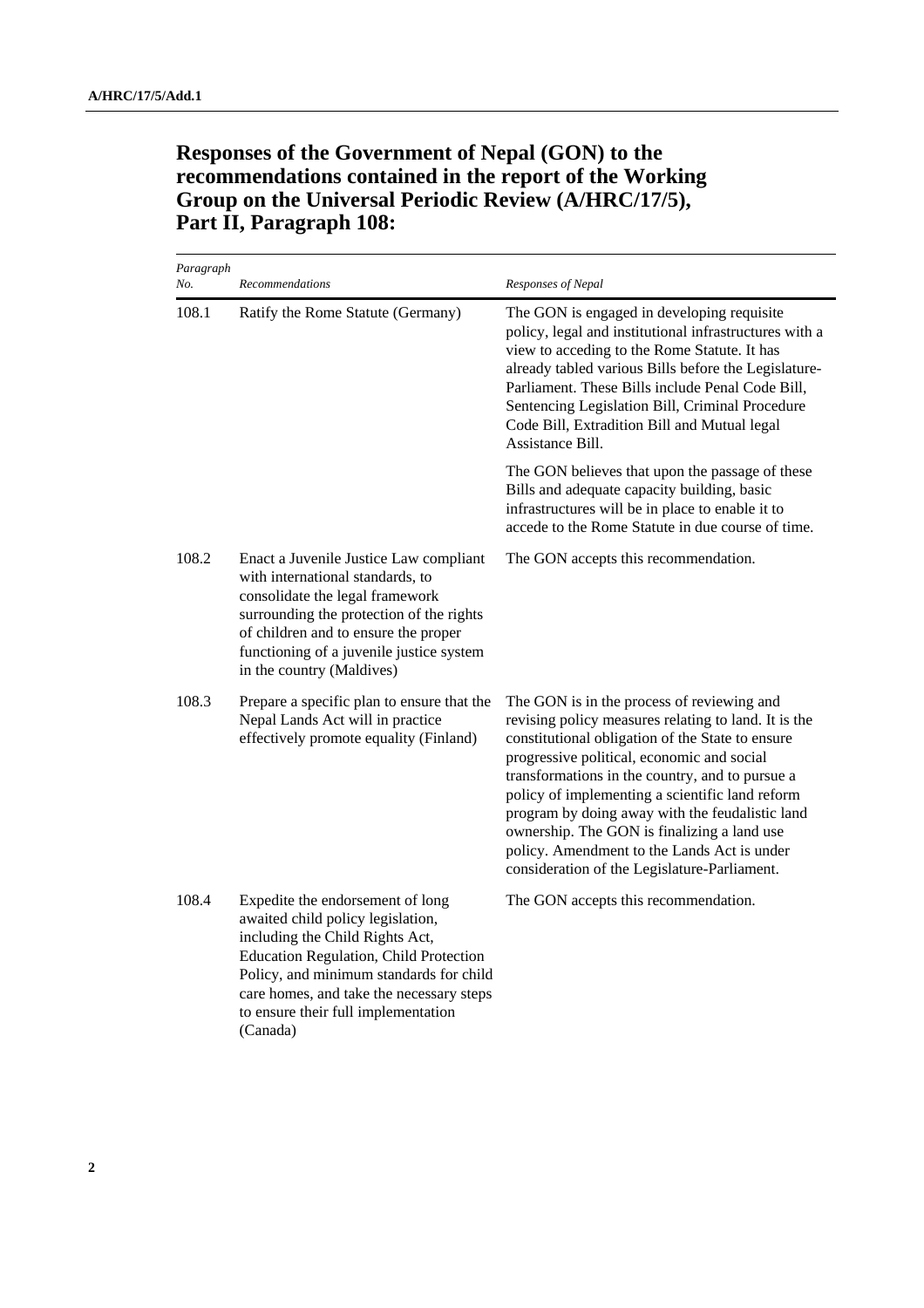| Paragraph<br>No. | Recommendations                                                                                                                                                                                                                                                                                                          | Responses of Nepal                                                                                                                                                                                                                                                                                                                                                                                                             |
|------------------|--------------------------------------------------------------------------------------------------------------------------------------------------------------------------------------------------------------------------------------------------------------------------------------------------------------------------|--------------------------------------------------------------------------------------------------------------------------------------------------------------------------------------------------------------------------------------------------------------------------------------------------------------------------------------------------------------------------------------------------------------------------------|
| 108.5            | Work with OHCHR to develop a<br>common core document which, in<br>conjunction with treaty-specific lists of<br>issues, will help streamline treaty<br>reporting, in order to help overcome the<br>burden of treaty reporting (Maldives)                                                                                  | The GON has been following established format in<br>reporting.<br>It takes note that the new reporting procedures<br>based on the prior list of issues have been initiated<br>by some of the treaty bodies. The GON is actively<br>studying the implications of the new procedure and<br>will make appropriate decision in this regard.                                                                                        |
| 108.6<br>108.7   | procedures (Spain)<br>Extend a standing invitation to UN                                                                                                                                                                                                                                                                 | Extend a standing invitation to all special The GON remains constructively engaged with all<br>human rights mechanisms including special<br>procedures mandate holders in pursuit of ensuring                                                                                                                                                                                                                                  |
| 108.8            | special procedures (Chile)<br>Strengthen its cooperation with human<br>rights special procedures and consider<br>issuing a standing invitation (Brazil)                                                                                                                                                                  | the enjoyment of human rights by all. It has already<br>hosted the visits of various mandate holders. It is<br>also establishing a mechanism at the Office of the<br>Prime Minister and Council of Ministers to<br>promptly respond to visit requests from the                                                                                                                                                                 |
| 108.9            | Extend a standing invitation to UN<br>human rights special procedures so that<br>they can visit the country and assist the<br>government with its human rights<br>reforms (Maldives)                                                                                                                                     | mandate holders.<br>Currently, as Nepal remains deeply engaged in<br>framing the new Constitution through the elected<br>Constituent Assembly that is most inclusive and<br>representative, the GON will extend invitation to<br>the mandate holders at an appropriate time on the<br>case-to-case basis. It believes that adequate<br>national capacity and preparation are prerequisite<br>to making such visits meaningful. |
| 108.10           | Take further steps to eliminate<br>discrimination against vulnerable or<br>marginalised groups, including on the<br>basis of gender or caste, by enacting<br>laws to criminalize all forms of<br>discrimination (UK)                                                                                                     | The GON accepts these recommendations.<br>Recently, the Legislature-Parliament has passed the<br>Caste-based Discrimination and Untouchability<br>(Offence and Punishment) Bill, 2010.<br>Several statutory mechanisms including the                                                                                                                                                                                           |
| 108.11           | Review and adopt relevant legislation<br>and policies, including bills related to<br>Caste-based discrimination, the<br>Women's Commission, the Dalit<br>Commission, the rights of Indigenous<br>Peoples and the Rights of the Child, to<br>ensure full compliance with international<br>human rights standards (Norway) | National Human Rights Commission, National<br>Women's Commission, National Dalit Commission<br>and National Foundation for Development of<br>Indigenous Nationalities exist to address all<br>possible violations of rights. The GON remains<br>committed to the promotion of their rights in<br>conformity to its international obligations.                                                                                  |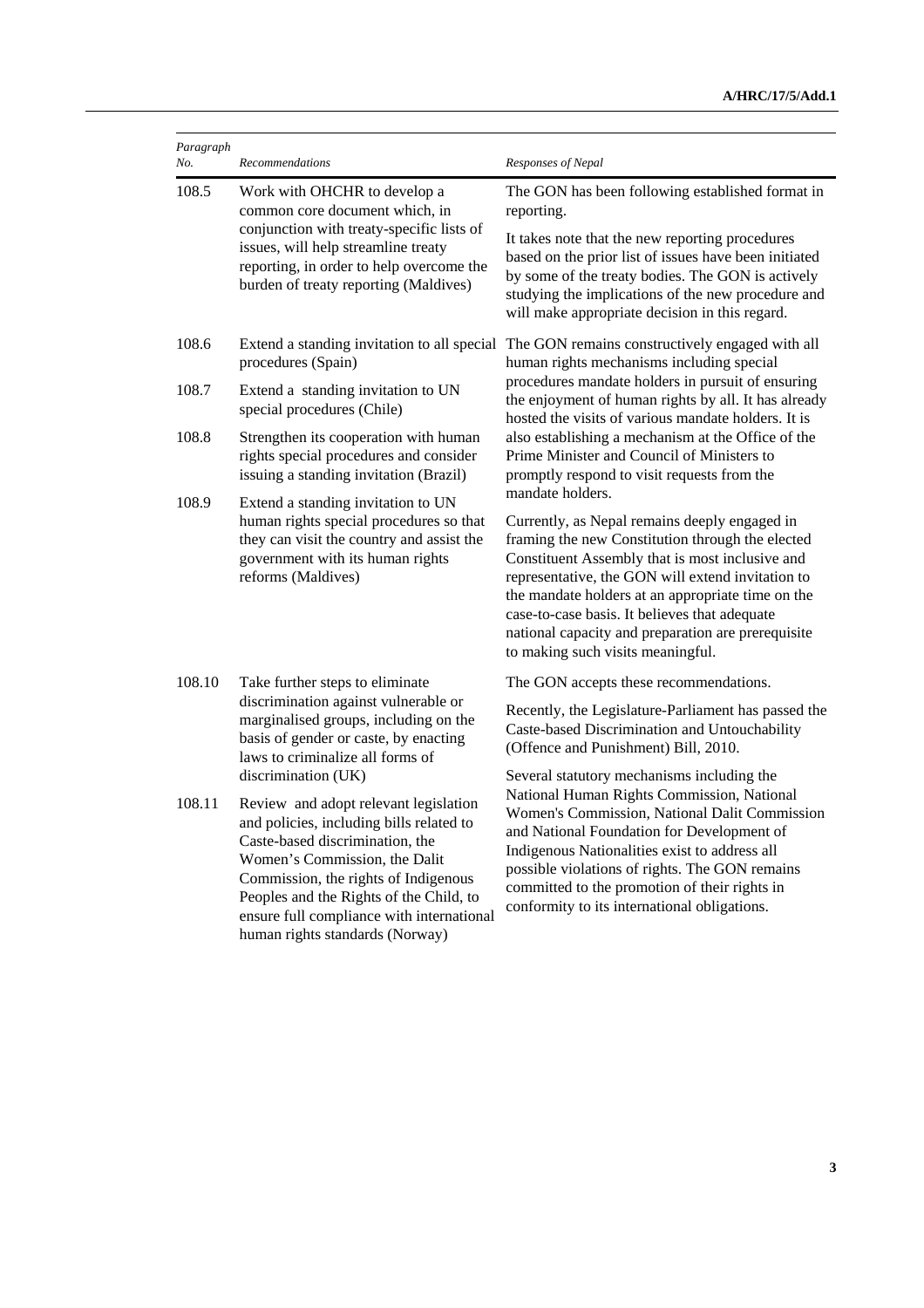| Paragraph<br>No. | Recommendations                                                                                                                                                                                                                                                                                                                                               | Responses of Nepal                                                                                                                                                                                                                                                                                                                                                                                                               |
|------------------|---------------------------------------------------------------------------------------------------------------------------------------------------------------------------------------------------------------------------------------------------------------------------------------------------------------------------------------------------------------|----------------------------------------------------------------------------------------------------------------------------------------------------------------------------------------------------------------------------------------------------------------------------------------------------------------------------------------------------------------------------------------------------------------------------------|
| 108.12           | That the cases of caste-based<br>discriminations are reported,<br>investigated, perpetrators prosecuted and<br>victims of such violence are<br>compensated (Czech Republic)                                                                                                                                                                                   | Discrimination in any forms, including caste-based<br>one, has been outlawed, and cases of such<br>discrimination have been reported, investigated,<br>and perpetrators prosecuted in accordance with the<br>laws. With the passage of the Caste-based<br>Discrimination and Untouchability (Offence and<br>Punishment) Bill by the Legislature Parliament on<br>24 May 2011, these concerns have effectively been<br>addressed. |
|                  |                                                                                                                                                                                                                                                                                                                                                               | In this context, the GON accepts this<br>recommendation.                                                                                                                                                                                                                                                                                                                                                                         |
| 108.13           | Implement measures to ensure that<br>persons with disabilities are enabled to<br>participate in job training, vocational<br>training, literacy and numeracy<br>programmes and set concrete targets<br>measurable within one year to this effect,<br>in consultation with persons with<br>disabilities and their representative<br>organisations (New Zealand) | The GON is developing an action plan on the<br>persons with disabilities to ensure their<br>participation in vocational and job trainings. It is<br>also considering establishing a mechanism for<br>regular consultation with the representative<br>organizations of persons with disabilities.                                                                                                                                 |
| 108.14           | Ensure, without any discrimination, the<br>rights of people with disabilities and<br>others belonging to vulnerable groups,<br>such as women and children (Chile)                                                                                                                                                                                             | The GON accepts this recommendation.<br>The Constitution and several other policy and legal<br>measures have ensured the enjoyment of rights by<br>all without any discrimination. Various measures<br>of positive discrimination have been devised for<br>vulnerable groups including persons with<br>disabilities, women and children in the enjoyment<br>of rights by these groups. Moreover, on 7 May                        |
|                  |                                                                                                                                                                                                                                                                                                                                                               | 2010, Nepal joined the Convention on the Rights of<br>Persons with Disabilities.                                                                                                                                                                                                                                                                                                                                                 |
| 108.15           | Introduce an independent complaints<br>mechanism on the conduct of security<br>forces and establish a Nepal Police<br>Service Commission (Australia)                                                                                                                                                                                                          | The GON believes that the existing complaints<br>mechanism on the conduct of security forces is<br>independent.                                                                                                                                                                                                                                                                                                                  |
| 108.16           | <b>Establish a Police Service Commission</b><br>responsible for appointments,<br>promotions and transfers (Denmark)                                                                                                                                                                                                                                           | It is examining the possibility of establishing a<br>Nepal Police Service Commission.                                                                                                                                                                                                                                                                                                                                            |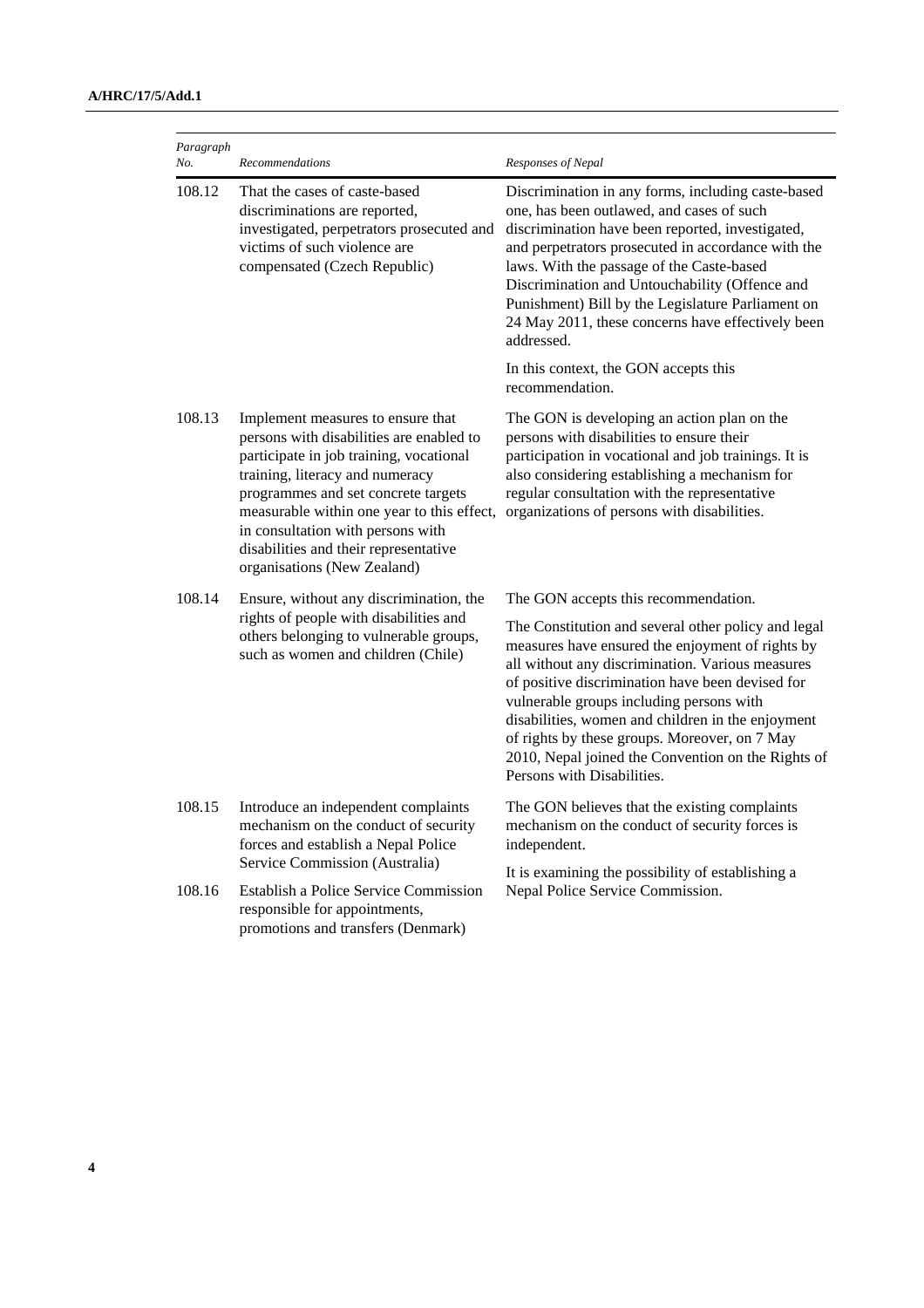| Paragraph<br>No.                                                                                | Recommendations                                                                                                                                                                                                                                                                                                                                     | Responses of Nepal                                                                                                                                                                                                                                                                                                                                                                                                                                                                                                                                                                                                                                                                                                                                                                                                                                                                                                                                                                                                                                                                                                                                                                                                |
|-------------------------------------------------------------------------------------------------|-----------------------------------------------------------------------------------------------------------------------------------------------------------------------------------------------------------------------------------------------------------------------------------------------------------------------------------------------------|-------------------------------------------------------------------------------------------------------------------------------------------------------------------------------------------------------------------------------------------------------------------------------------------------------------------------------------------------------------------------------------------------------------------------------------------------------------------------------------------------------------------------------------------------------------------------------------------------------------------------------------------------------------------------------------------------------------------------------------------------------------------------------------------------------------------------------------------------------------------------------------------------------------------------------------------------------------------------------------------------------------------------------------------------------------------------------------------------------------------------------------------------------------------------------------------------------------------|
| 108.17                                                                                          | Take the necessary measures to ensure<br>the protection of all people from<br>enforced disappearance and following<br>the request of the High Commissioner<br>for Human Rights, establish a special<br>inquiry team, enjoying enough<br>independence, to investigate the<br>allegations of extrajudicial executions<br>(Moldova)                    | Acts of enforced disappearance and extra-judicial<br>executions are strictly outlawed by the laws of<br>Nepal. Constitutional provisions provide for direct<br>access of any individual or group to the Supreme<br>Court to have redress of violation of any<br>fundamental rights guaranteed by it. In addition to<br>regular court mechanism, there exist several other<br>statutory mechanisms to address violation of rights.<br>These include the National Human Rights<br>Commission and National Women's Commission.<br>They provide an effective constitutional and legal<br>framework in Nepal to address individual cases of<br>human rights violations, including those of<br>enforced disappearance and extra-judicial killings.<br>The GON is committed to bring to an end all<br>extrajudicial activities by law enforcement<br>agencies. It brings any official found responsible<br>for such activities to justice. Law enforcement<br>agencies are instructed to adhere to human rights<br>values and norms in the discharge of their<br>responsibilities. Human rights standards and<br>international humanitarian law are also<br>incorporated into the training courses of these<br>agencies. |
| 108.18<br>judicial killings and introduce an<br>the conduct of the security forces<br>(Denmark) | Investigate credible allegations of extra-<br>independent complaint mechanism on                                                                                                                                                                                                                                                                    |                                                                                                                                                                                                                                                                                                                                                                                                                                                                                                                                                                                                                                                                                                                                                                                                                                                                                                                                                                                                                                                                                                                                                                                                                   |
|                                                                                                 |                                                                                                                                                                                                                                                                                                                                                     | The Enforced Disappearance (Offence and<br>Punishment) Bill, 2010, is under consideration of<br>the Legislative Committee of the Parliament.                                                                                                                                                                                                                                                                                                                                                                                                                                                                                                                                                                                                                                                                                                                                                                                                                                                                                                                                                                                                                                                                      |
|                                                                                                 |                                                                                                                                                                                                                                                                                                                                                     | The allegations of extrajudicial killings will<br>comprehensively be addressed upon the passage of<br>the Civil Code Bill, Penal Code Bill, Civil and<br>Criminal Procedures Codes Bill, and Sentencing<br>Bill which have already been tabled in the<br>Legislature Parliament.                                                                                                                                                                                                                                                                                                                                                                                                                                                                                                                                                                                                                                                                                                                                                                                                                                                                                                                                  |
| 108.19                                                                                          | Impartially investigate all allegations of<br>extra-judicial killings and arbitrary<br>executions, to prosecute those<br>responsible, and accept the requests for a<br>visit by the Special Rapporteur on<br>extrajudicial, summary or arbitrary<br>execution, and the Working Group on<br><b>Enforced or Involuntary Disappearances</b><br>(Italy) | Please see responses to paragraphs 108.6 and<br>108.17.                                                                                                                                                                                                                                                                                                                                                                                                                                                                                                                                                                                                                                                                                                                                                                                                                                                                                                                                                                                                                                                                                                                                                           |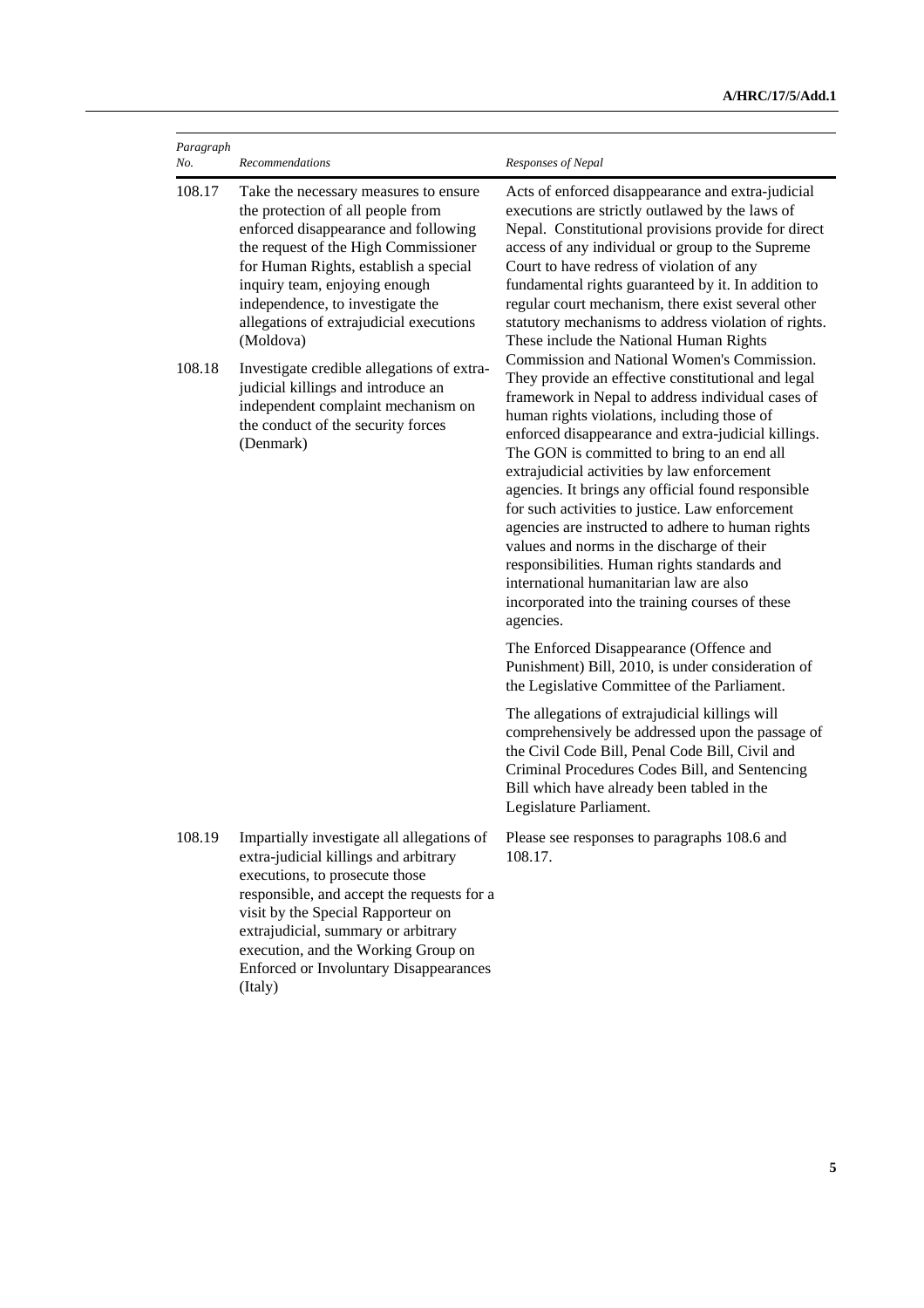| Paragraph<br>No. | Recommendations                                                                                                                                                                                                                              | Responses of Nepal                                                                                                                                                                                                                                                                                                                                                                               |
|------------------|----------------------------------------------------------------------------------------------------------------------------------------------------------------------------------------------------------------------------------------------|--------------------------------------------------------------------------------------------------------------------------------------------------------------------------------------------------------------------------------------------------------------------------------------------------------------------------------------------------------------------------------------------------|
| 108.20           | Regarding human trafficking and<br>violence against women and children,<br>take further legislative steps, where<br>necessary, and accelerate efforts for their<br>effective implementation (Japan)                                          | The GON believes that the Human Trafficking and<br>Transportation (Control) Act, 2007, and its<br>Regulation, constitute a comprehensive legal<br>framework to protect those affected from<br>trafficking, including women and children. The<br>GON has, since 2001, implemented a national<br>action plan against the sale of women and children<br>for sexual and labour exploitation.         |
| 108.21           | Develop a comprehensive legal<br>framework to protect children from<br>trafficking (Austria)                                                                                                                                                 |                                                                                                                                                                                                                                                                                                                                                                                                  |
|                  |                                                                                                                                                                                                                                              | The GON accepts these recommendations.                                                                                                                                                                                                                                                                                                                                                           |
| 108.22           | Undertake investigations in cases where<br>there are credible allegations of human<br>rights violations, implement court orders<br>and establish transitional justice<br>mechanisms(Norway)                                                  | Allegations of human rights violations have been<br>investigated in accordance with the laws of Nepal.<br>Government remains committed to implement<br>court orders. The Truth and Reconciliation<br>Commission Bill, 2010 and Enforced<br>Disappearance (Offence and Punishment) Bill,<br>2010, which provide for transitional justice<br>mechanisms have been tabled before the<br>Parliament. |
| 108.23           | Effectively investigate violations against<br>human rights defenders, including<br>journalists and women rights activists<br>and bring to justice those responsible for<br>such violations (Norway)                                          | The GON is committed to the protection and<br>promotion of human rights while maintaining<br>peace and security in the country. Security agencies<br>are active in ensuring security of all citizens<br>including the rights defenders, journalists and                                                                                                                                          |
| 108.27           | Take all necessary measures to put an<br>end to acts of intimidation and violence<br>committed against journalists and human<br>rights defenders (France)                                                                                    | women rights activists. The rights violators are<br>prosecuted as per law. The GON is considering<br>adopting a special program in order to ensure<br>further protection of human rights defenders.                                                                                                                                                                                              |
| 108.28           | Protect human rights defenders and<br>journalists by promptly investigating<br>complaints of harassment and holding<br>perpetrators accountable (USA)                                                                                        |                                                                                                                                                                                                                                                                                                                                                                                                  |
| 108.24           | Start the investigation of all outstanding<br>allegations of human rights violations<br>committed during or after the conflict<br>and to bring perpetrators to justice in<br>proceedings which meet international<br>standards (Netherlands) | Please see responses to paragraphs 108.17 and<br>108.22.                                                                                                                                                                                                                                                                                                                                         |
| 108.25           | Intensify the efforts in the investigation<br>of pending allegations of serious human<br>rights and international humanitarian law<br>violations by all parties in the armed<br>conflict (Spain)                                             |                                                                                                                                                                                                                                                                                                                                                                                                  |
| 108.30           | Investigate and prosecute those who<br>committed human rights violations on<br>both sides of the conflict (New Zealand)                                                                                                                      |                                                                                                                                                                                                                                                                                                                                                                                                  |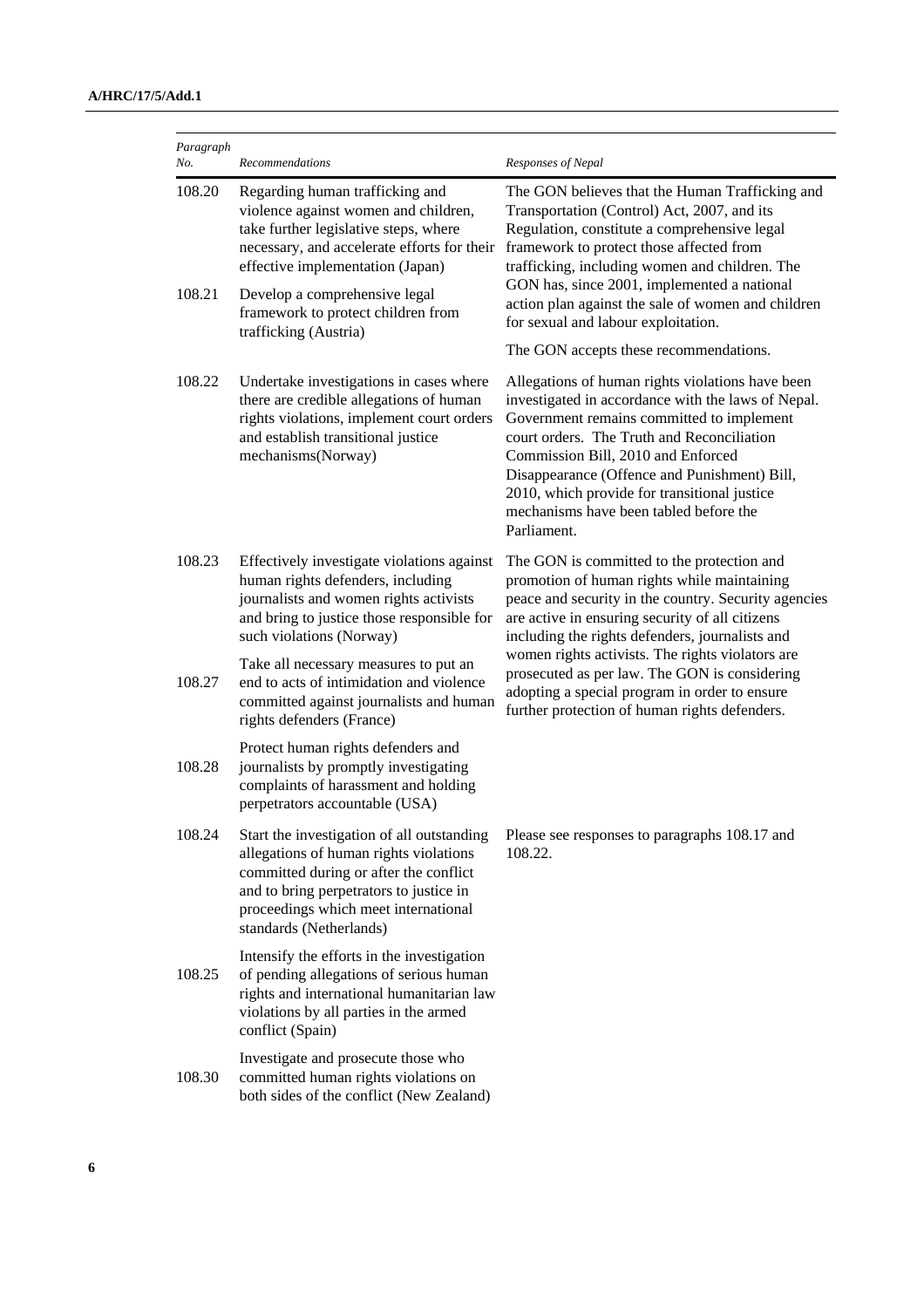| Paragraph<br>No. | Recommendations                                                                                                                                                                                                                                                                                   | Responses of Nepal                                                                                                                                                                                                                                                                                                                                                                                                                                                                                                                                   |
|------------------|---------------------------------------------------------------------------------------------------------------------------------------------------------------------------------------------------------------------------------------------------------------------------------------------------|------------------------------------------------------------------------------------------------------------------------------------------------------------------------------------------------------------------------------------------------------------------------------------------------------------------------------------------------------------------------------------------------------------------------------------------------------------------------------------------------------------------------------------------------------|
| 108.26           | Implement the decision of the Supreme<br>Court of 2007 that requires the State to<br>criminalize enforced disappearances and<br>sign and ratify the CED (France)                                                                                                                                  | The GON respects the decisions of the Supreme<br>Court. It has already tabled the Penal Code Bill in<br>the Legislature Parliament, with provisions<br>criminalizing acts including enforced<br>disappearances. The Enforced Disappearance<br>(Offence and Punishment) Bill, 2010 is also under<br>consideration of the parliament.                                                                                                                                                                                                                  |
|                  |                                                                                                                                                                                                                                                                                                   | Nepal is a party to almost all core human rights<br>treaties. The GON is regularly reviewing other<br>human rights treaties for possible accession or<br>ratification. It believes that putting in place<br>adequate national infrastructures is prerequisite for<br>complying with the principles and objectives and<br>carrying out specific responsibilities including the<br>reporting obligation that emanate from these<br>treaties. Even without being a party to the CED,<br>Nepal has consistently upheld its principles and<br>objectives. |
| 108.29           | Strengthen the rule of law by<br>establishing an independent complaints<br>commission capable of investigating and<br>prosecuting complaints against the<br>security forces and a police service<br>commission responsible for police<br>recruitment, transfers and promotion<br>(United Kingdom) | Please see responses to paragraphs 108.16, 108.17<br>and 108.18.                                                                                                                                                                                                                                                                                                                                                                                                                                                                                     |
| 108.31           | Formulate effective strategies and<br>programmes in order to provide<br>employment and income generating<br>opportunities for the population, in<br>particular, the rural population, Dalits<br>and ethnic minorities (Malaysia)                                                                  | The GON accepts this recommendation.                                                                                                                                                                                                                                                                                                                                                                                                                                                                                                                 |
| 108.32           | Ensure that the new labor legislation<br>would include provisions prohibiting<br>discrimination both in the employment<br>and the recruitment procedures, as laid<br>down in the ILO Convention No. 111<br>(Poland)                                                                               | Nepal is a party to the ILO Convention No. 111.<br>The policy, legal and institutional measures<br>adopted by Nepal to implement this Convention<br>prohibit discrimination both in employment and<br>recruitment procedures. The Constitution and other<br>relevant laws also prohibit such discrimination.<br>The GON is committed to strengthen the measures<br>to further effectively curb the issue of such<br>discrimination.                                                                                                                  |
|                  |                                                                                                                                                                                                                                                                                                   | In this context, the GON accepts this<br>recommendation.                                                                                                                                                                                                                                                                                                                                                                                                                                                                                             |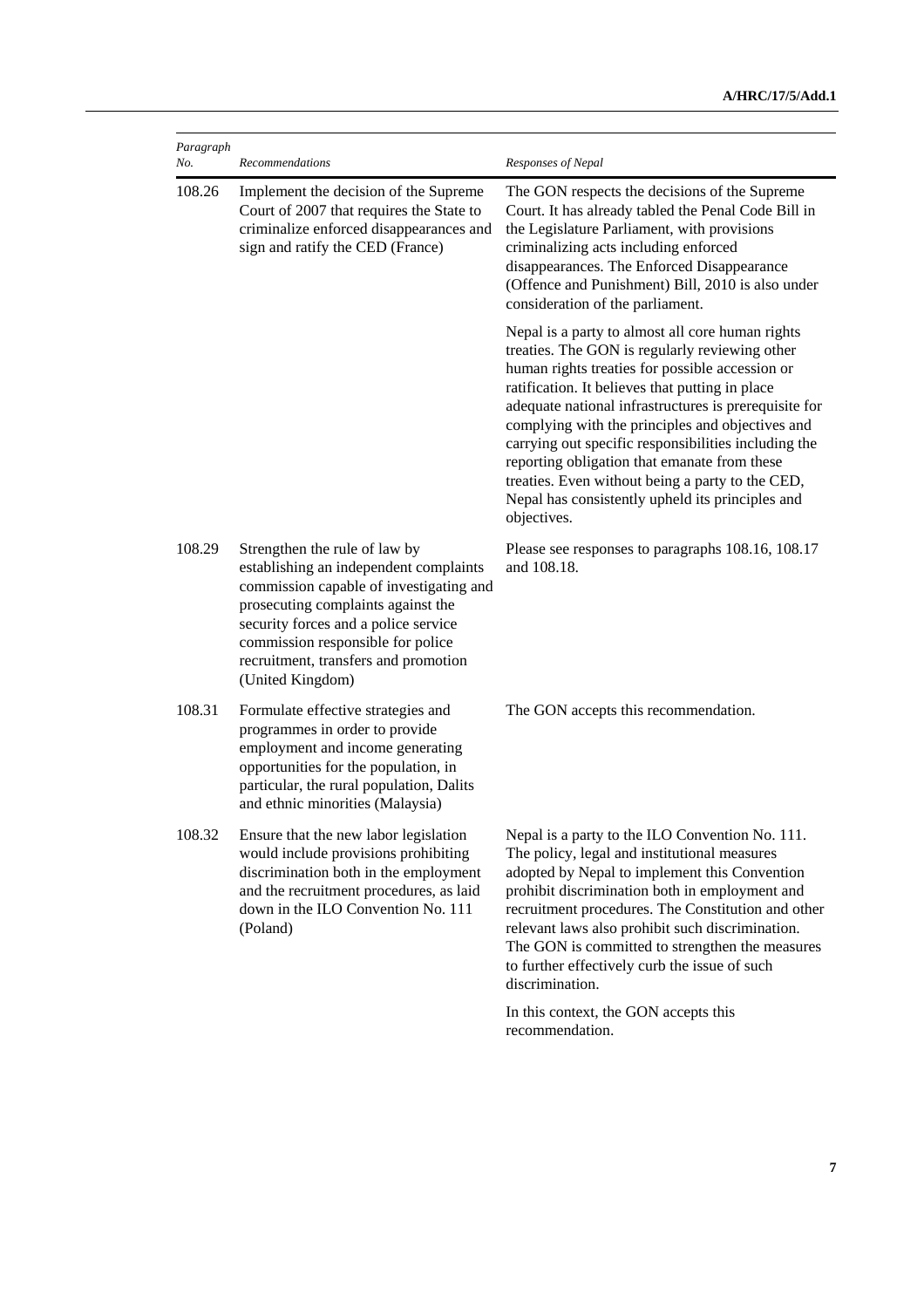| Paragraph<br>No. | Recommendations                                                                                                                                                                                                                                                                                                                     | Responses of Nepal                                                                                                                                                                                                                                                                                                                                                                                                                                                                                                                                                                                        |
|------------------|-------------------------------------------------------------------------------------------------------------------------------------------------------------------------------------------------------------------------------------------------------------------------------------------------------------------------------------|-----------------------------------------------------------------------------------------------------------------------------------------------------------------------------------------------------------------------------------------------------------------------------------------------------------------------------------------------------------------------------------------------------------------------------------------------------------------------------------------------------------------------------------------------------------------------------------------------------------|
| 108.33           | Ensure that education is free and<br>compulsory, with special focus on the<br>enrolment of girls in schools (Turkey)                                                                                                                                                                                                                | The Constitution of Nepal safeguards the right to<br>education as a fundamental right. Accordingly,<br>every citizen is entitled to free education up to the<br>secondary level (grade 9 to 12). The education<br>policy in Nepal has accordingly been structured to<br>achieve this fundamental right.                                                                                                                                                                                                                                                                                                   |
|                  |                                                                                                                                                                                                                                                                                                                                     | Universalizing primary education is an explicit<br>priority of the GON. Pursuant to the Education Act,<br>2001 (Seventh Amendment), the basic education<br>has been made free to all school age children,<br>irrespective of caste, gender and other form of<br>diversities and differences prevailing in the society.<br>Similarly, to enforce the fundamental right of each<br>citizen to have free education up to the secondary<br>level, the GON has implemented free secondary<br>education for the targeted groups (Dalits, and<br>endangered and highly marginalized groups) since<br>FY 2009/10. |
|                  |                                                                                                                                                                                                                                                                                                                                     | The GON has also adopted various measures with<br>special focus on the enrolment of girls in schools.<br>These measures include: provision of scholarship<br>to 100 per cent girls at the primary and lower<br>secondary level (basic education) and to all school<br>girl students in Karnali Zone, and allocation of<br>quota for 40,000 girl students under annual 60,000<br>secondary education scholarships.                                                                                                                                                                                         |
| 108.34           | Continue pursuing appropriate, efficient,<br>inclusive educational policies to provide<br>for free and compulsory education to all<br>segments of its society, including<br>marginalized, disadvantaged- and thus<br>most vulnerable- groups (Slovakia)                                                                             | The GON accepts these recommendations.                                                                                                                                                                                                                                                                                                                                                                                                                                                                                                                                                                    |
| 108.35           | Pay special attention to helping Dalit<br>children, girls, and children belonging to<br>ethnic minorities to complete their<br>education cycle, and to ensure their<br>employment opportunities after<br>education in order to enable them to<br>claim their rights and work as agents of<br>change for their communities (Finland) |                                                                                                                                                                                                                                                                                                                                                                                                                                                                                                                                                                                                           |